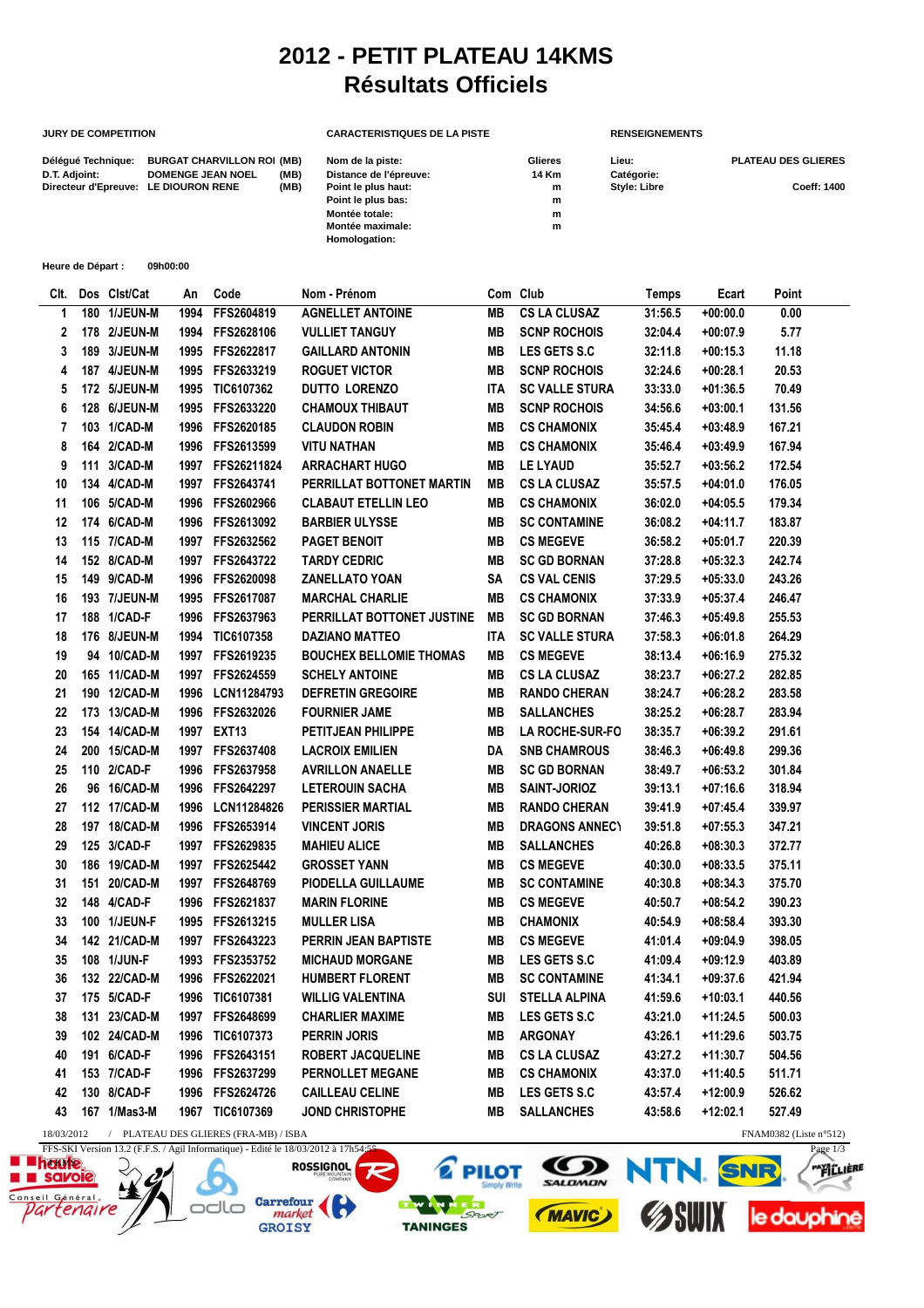| Clt.             |     | Dos Clst/Cat | An   | Code                                  | Nom - Prénom                 |           | Com Club                  | Temps     | Ecart      | Point                  |
|------------------|-----|--------------|------|---------------------------------------|------------------------------|-----------|---------------------------|-----------|------------|------------------------|
| 44               | 120 | 9/CAD-F      | 1996 | FFS2638763                            | <b>MULLER ROMANE</b>         | <b>MB</b> | <b>ANNECY LE VIEUX</b>    | 44:01.3   | $+12:04.8$ | 529.47                 |
| 45               |     | 156 10/CAD-F | 1996 | FFS2614118                            | <b>LEMENNICIER SCILLIA</b>   | <b>MB</b> | <b>SALLANCHES</b>         | 44:35.3   | $+12:38.8$ | 554.30                 |
| 46               |     | 124 11/CAD-F | 1997 | FFS2603711                            | <b>BRIAND MARGOT</b>         | <b>MB</b> | <b>CS CHAMONIX</b>        | 45:31.6   | $+13:35.1$ | 595.43                 |
| 46               |     | 139 11/CAD-F | 1996 | FFS2637357                            | LE NEVE LAURETTE             | <b>MB</b> | <b>CS CHAMONIX</b>        | 45:31.6   | $+13:35.1$ | 595.43                 |
| 48               |     | 123 13/CAD-F | 1996 | FFS2644050                            | <b>CHEVALLIER CLARISSE</b>   | <b>MB</b> | <b>SC D'AGY</b>           | 45:48.2   | $+13:51.7$ | 607.56                 |
| 49               |     | 101 25/CAD-M | 1996 | TIC6107357                            | <b>DAMESIN AXEL</b>          | SA        | <b>GRESY SUR AIX</b>      | 45:56.6   | +14:00.1   | 613.69                 |
| 50               |     | 105 14/CAD-F | 1996 | FFS2637433                            | <b>CHAMEL MATHILDE</b>       | <b>MB</b> | <b>CS CHAMONIX</b>        | 46:14.5   | +14:18.0   | 626.77                 |
| 51               |     | 140 15/CAD-F | 1996 | FFS2631489                            | <b>MOYNE BENEDICTE</b>       | SA        | <b>CS VAL CENIS</b>       | 46:19.7   | $+14:23.2$ | 630.57                 |
|                  |     | 109 16/CAD-F |      | 1997 TIC6107376                       | <b>RAY JULIA</b>             | SUI       | <b>STELLA ALPINA</b>      |           | $+15:10.5$ | 665.12                 |
| 52               |     |              |      |                                       |                              |           |                           | 47:07.0   |            |                        |
| 53               |     | 122 17/CAD-F |      | 1997 FFS2630201                       | <b>DELACQUIS MYLENE</b>      | MВ        | <b>SALLANCHES</b>         | 47:26.5   | $+15:30.0$ | 679.36                 |
| 54               |     | 135 18/CAD-F | 1996 | <b>FFS2638445</b>                     | <b>CHAPPAZ MARIE</b>         | <b>MB</b> | <b>SC D'AGY</b>           | 47:48.7   | $+15:52.2$ | 695.58                 |
| 55               |     | 95 19/CAD-F  |      | 1997 FFS2641616                       | <b>LAROCHE ANGELE</b>        | MВ        | <b>CS LA CLUSAZ</b>       | 47:54.3   | $+15:57.8$ | 699.67                 |
| 56               |     | 196 2/Mas3-M |      | 1967 LCN11283860                      | <b>TUCCINARDI LAURENT</b>    | MВ        | <b>DRAGONS ANNECY</b>     | 47:57.6   | $+16:01.1$ | 702.08                 |
| 57               |     | 192 26/CAD-M |      | 1997 FFS2645138                       | <b>DUCASTEL BENJAMIN</b>     | DA        | <b>SAINT PIERRE DE (</b>  | 49:10.7   | $+17:14.2$ | 755.48                 |
| 58               | 121 | 27/CAD-M     | 1996 | FFS2639315                            | <b>OLLIVIER PLAUD ALIX</b>   | MΒ        | <b>VILLARD/BOEG</b>       | 50:01.5   | $+18:05.0$ | 792.59                 |
| 59               |     | 129 20/CAD-F |      | 1997 FFS2661166                       | <b>TORNIER MELANIE</b>       | MB        | <b>BELLEVAUX</b>          | 50:17.4   | +18:20.9   | 804.21                 |
| 60               |     | 146 1/Mas1-F | 1981 | FFS2601539                            | <b>VOIRON ÉLODIE</b>         | <b>MB</b> | <b>SAINT JEAN DE SIX</b>  | 50:26.5   | $+18:30.0$ | 810.85                 |
| 61               |     | 143 2/JEUN-F |      | 1995 FFS2632542                       | <b>BELFER SARAH</b>          | <b>MB</b> | <b>SC GD BORNAN</b>       | 50:31.0   | $+18:34.5$ | 814.14                 |
| 62               |     | 114 2/JUN-F  |      | 1992 FFS2320852                       | <b>ESPIAU CAROLINE</b>       | DA        | <b>US AUTRANS</b>         | 52:34.1   | $+20:37.6$ | 904.06                 |
| 63               |     | 199 28/CAD-M |      | 1997 LCN11269043                      | <b>KOLB SIMON</b>            | MВ        | ALLONZIER-LA-CAI          | 53:13.0   | $+21:16.5$ | 932.48                 |
| 64               |     | 162 1/Mas6-F | 1954 | LCN11285372                           | <b>LEMOINE HELENE</b>        | MB        | <b>SALLANCHES</b>         | 53:24.8   | $+21:28.3$ | 941.10                 |
| 65               |     | 157 1/Mas4-M | 1963 | LCN11264909                           | <b>CHAMOUX BRUNO</b>         | MВ        | <b>SCNP ROCHOIS</b>       | 53:59.6   | $+22:03.1$ | 966.52                 |
| 66               |     | 119 1/Mas7-F | 1951 | TIC6107364                            | <b>FERRERA LAURA</b>         | SUI       | <b>STELLA ALPINA</b>      | 54:16.3   | $+22:19.8$ | 978.72                 |
| 67               |     | 107 1/Mas7-M |      |                                       | <b>FERRERO RICHARD</b>       | SUI       | <b>STELLA ALPINA</b>      |           |            |                        |
|                  |     |              | 1951 | TIC6107365                            |                              |           |                           | 54:17.4   | +22:20.9   | 979.53                 |
| 68               |     | 158 1/Mas4-F | 1965 | TIC6107374                            | <b>POIROT MARYSE</b>         | MВ        | <b>ABONDANCE</b>          | 54:58.6   | $+23:02.1$ | 1009.62                |
| 69               |     | 155 1/Mas2-F | 1973 | TIC6107356                            | <b>CRAPET MARINE</b>         | <b>MB</b> | <b>BONNEVILLE</b>         | 55:02.8   | $+23:06.3$ | 1012.69                |
| 70               |     | 147 3/Mas3-M | 1968 | TIC6107377                            | <b>REZVOY XAVIER</b>         | MV        | <b>SELESTAT</b>           | 56:03.6   | $+24:07.1$ | 1057.10                |
| 71               |     | 117 1/SEN-F  | 1984 | <b>LCN11270841</b>                    | <b>COSTE CAMILLE</b>         | MВ        | <b>CN GLIERES</b>         | 57:32.2   | $+25:35.7$ | 1121.83                |
| 72               |     | 177 1/Mas5-M | 1959 | <b>FFS2660836</b>                     | <b>GIROD JEAN PASCAL</b>     | IF        | <b>USMT</b>               | 58:21.3   | $+26:24.8$ | 1157.69                |
| 73               |     | 159 2/Mas7-M | 1947 | LCN11262043                           | <b>CARRARA VINCENT</b>       | LY        | <b>LOMPNES</b>            | 58:24.8   | $+26:28.3$ | 1160.25                |
| 74               |     | 183 21/CAD-F |      | 1997 LCN11315636                      | <b>NICOD APOLLINE</b>        | MВ        | <b>RANDO CHERAN</b>       | 58:36.0   | $+26:39.5$ | 1168.43                |
| 75               |     | 92 2/SEN-F   | 1984 | TIC6107363                            | <b>DUVERNAY SYLVENE</b>      | MВ        | <b>ANNECY</b>             | 58:50.1   | $+26:53.6$ | 1178.73                |
| 76               |     | 185 22/CAD-F | 1996 | LCN11269023                           | TILLOY CHLOE                 | <b>MB</b> | <b>CNG</b>                | 59:53.5   | $+27:57.0$ | 1225.05                |
| 77               | 161 | 23/CAD-F     | 1996 | <b>LCN11285361</b>                    | <b>PACLET MARGOT</b>         | MВ        | <b>RANDO CHERAN</b>       | 1h00:04.1 | $+28:07.6$ | 1232.79                |
| 78               |     | 163 4/Mas3-M | 1969 | EXT <sub>2</sub>                      | ASSIÉ LAURENT                | MВ        | <b>AMANCY</b>             | 1h01:14.0 | $+29:17.5$ | 1283.85                |
| 79               |     | 138 1/Mas3-F | 1971 | TIC6107379                            | <b>VAYSSE ISABELLE</b>       | SΑ        | <b>CHAMBERY</b>           | 1h02:03.8 | $+30:07.3$ | 1320.23                |
| 80               |     | 98 2/Mas4-F  |      | 1963 FFS2656148                       | <b>BONNET CATHERINE</b>      | MВ        | THORENS-GLIERES 1h02:40.2 |           | $+30:43.7$ | 1346.82                |
| 81               |     | 182 1/Mas5-F |      | 1961 LCN11264576                      | <b>DESUZINGE ANA-MARIA</b>   | MВ        | LE LYAUD                  | 1h03:35.5 | $+31:39.0$ | 1387.22                |
|                  |     |              |      |                                       |                              |           |                           |           |            |                        |
| 82               |     | 118 3/SEN-F  |      | 1983 LCN11309694                      | <b>FROSH JULIE</b>           | MВ        | LES HOUCHES               | 1h03:43.6 | $+31:47.1$ | 1393.13                |
| 83               |     | 91 2/Mas4-M  |      | 1966 TIC6107368                       | <b>FUSEAU DOMINIQUE</b>      | MВ        | <b>HANDICAP SPORTS</b>    | 1h04:35.4 | $+32:38.9$ | 1430.97                |
| 84               |     | 170 4/SEN-F  |      | 1988 TIC6107361                       | <b>DELVOYE LEONIE</b>        | DA        | <b>VIENNE</b>             | 1h04:50.0 | $+32:53.5$ | 1441.64                |
| 85               | 171 | 3/Mas4-M     |      | 1963 TIC6107360                       | <b>DELVOYE ETIENNE</b>       | DA        | <b>THEYS</b>              | 1h04:51.0 | $+32:54.5$ | 1442.37                |
| 86               |     | 184 29/CAD-M |      | 1997 TIC6107359                       | <b>DEHARVENG JOSEPH</b>      | MJ        | <b>ENTRE 2 MONTS</b>      | 1h06:08.3 | $+34:11.8$ | 1498.84                |
| 87               |     | 144 9/JEUN-M |      | 1995 TIC6107353                       | <b>BUONOMO SIMON</b>         | DA        | <b>CHIMILIN</b>           | 1h07:00.5 | $+35:04.0$ | 1536.97                |
| 88               |     | 179 1/SEN-M  |      | 1987 TIC6107372                       | <b>PANIS ROMAIN</b>          | DA        | <b>GRENOBLE</b>           | 1h07:16.0 | $+35:19.5$ | 1548.29                |
| 89               |     | 194 30/CAD-M | 1997 | TIC6107366                            | <b>FERRY AURELIEN</b>        | MВ        | <b>NAVES</b>              | 1h07:30.8 | $+35:34.3$ | 1559.10                |
| 90               |     | 150 4/Mas4-M |      | 1962 TIC6107367                       | <b>FERRY OLIVIER</b>         | MВ        | <b>NAVES</b>              | 1h07:54.0 | $+35:57.5$ | 1576.05                |
| 91               |     | 198 31/CAD-M | 1997 | TIC6107354                            | <b>CANARD CLEMENT</b>        | MJ        | <b>ENTRE 2 MONTS</b>      | 1h10:15.6 | $+38:19.1$ | 1679.49                |
| 92               |     | 136 2/Mas5-F | 1959 | LCN11334176                           | <b>BURNET CLAIRE</b>         | MВ        | <b>CS CHAMONIX</b>        | 1h10:45.8 | $+38:49.3$ | 1701.55                |
| 93               |     | 195 3/Mas5-F | 1959 | LCN11285346                           | <b>BROWDER GILLIAN</b>       | MВ        | <b>CS CHAMONIX</b>        | 1h11:44.9 | $+39:48.4$ | 1744.72                |
| 94               |     | 97 5/SEN-F   |      | 1983 TIC6107352                       | <b>BOUZEN-DORFFER SYLVIE</b> | DA        | <b>SAINT-ISMIER</b>       | 1h12:43.8 | $+40:47.3$ | 1787.75                |
| 95               |     | 145 4/Mas5-F |      | 1959 TIC6107378                       | <b>TARNAUD PASCALE</b>       | MJ        | <b>ROGNA</b>              | 1h12:44.1 | +40:47.6   | 1787.97                |
| 96               |     | 160 5/Mas5-F |      | 1958 EXT6                             | <b>GAY LAURENCE</b>          | MВ        | <b>ANNECY LE VIEUX</b>    | 1h15:47.4 | $+43:50.9$ | 1921.87                |
| 97               |     | 93 6/Mas5-F  |      | 1959 TIC6107370                       | <b>MAURIN MARTINE</b>        | DA        | <b>GRENOBLE</b>           | 1h15:48.0 | $+43:51.5$ | 1922.31                |
| 98               |     | 133 5/Mas3-M |      | 1971 TIC6107355                       | <b>CHERIF HAKIM</b>          | MJ        | <b>SEYSSEL</b>            | 1h15:55.7 | $+43:59.2$ | 1927.93                |
|                  |     |              |      |                                       |                              |           |                           |           |            |                        |
| 99<br>18/03/2012 |     | 137 6/SEN-F  |      | 1983 TIC6107375                       | <b>RAMBAUD SARAH</b>         | DA        | LA BATIE MONTGA 1h15:56.4 |           | +43:59.9   | 1928.44                |
|                  |     |              |      | / PLATEAU DES GLIERES (FRA-MB) / ISBA |                              |           |                           |           |            | FNAM0382 (Liste n°512) |